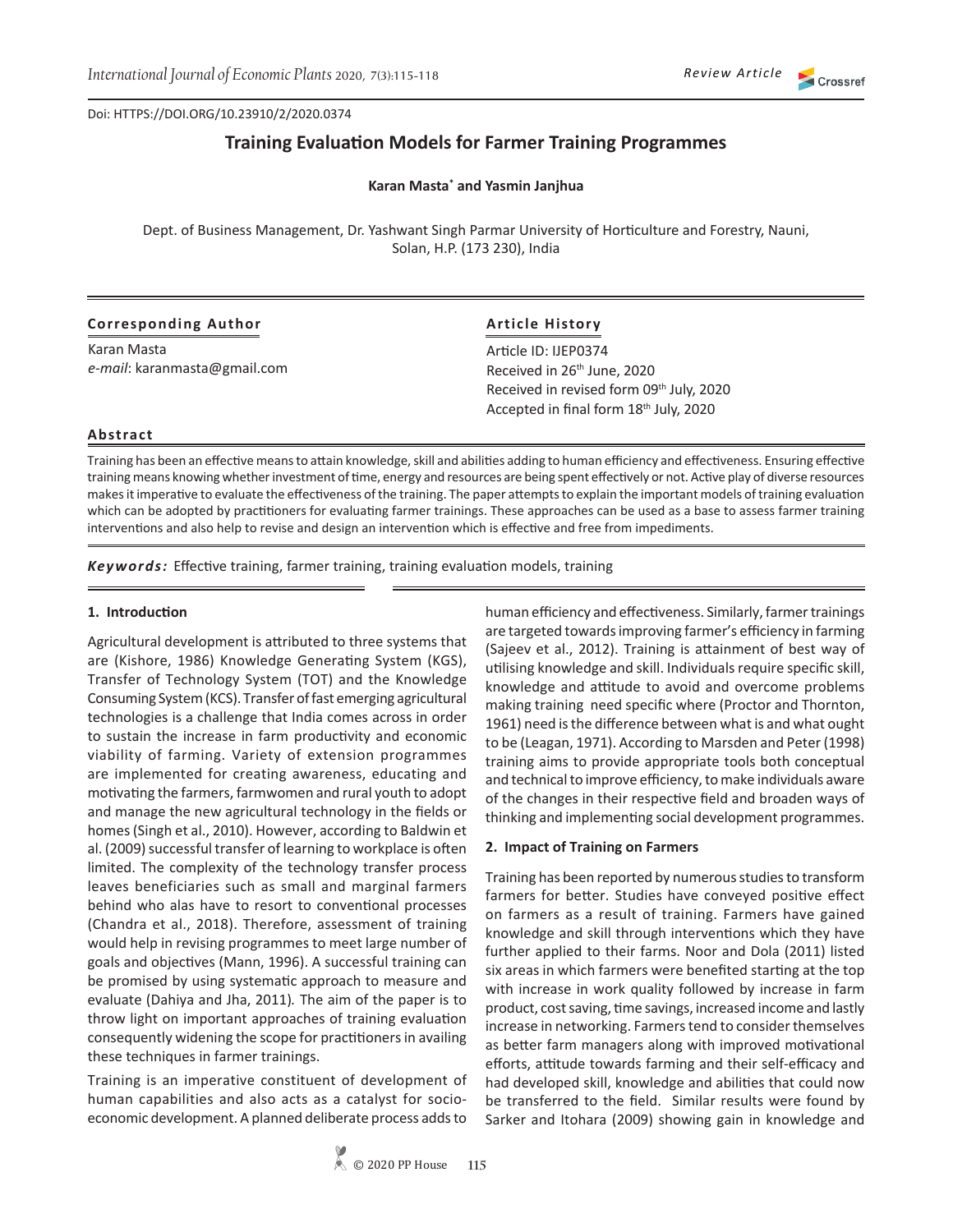skill, increased crop production, improvements in income, family well-being and overall improvement in the livelihood, whereas the programme effectiveness in raising capacity to face adverse situation was reported by 18 % farmers. Development of skill, knowledge and abilities are few positive result of training intervention which is not just farmer's improvement but also economic development of the country (Sharma et al., 2017).

#### **3. Training Evaluation**

Training evaluation is the most integral part of any intervention with an aim to determine the effectiveness. The basic idea behind the evaluation is improvement of the training programme. It is a process of gathering information relevant to judge the intervention or to make change which makes it a critical exercise as training outcomes can be tangible and intangible. Evaluation defined by Williams (1976) is assessment of value or worth. Harper and Bell (1982) defined evaluation as planned collection, collation and analysis of information to make judgements about the worth. According to Kirkpatrick (1996), training evaluation is to determine the effectiveness of the intervention. Goldstein (1993) outlines evaluation as the "systematic collection of descriptive and judgmental information necessary to make effective decisions related to selection, adoption, value and modification of various instructional activities".

The aim of training evaluation is to extend feedback to the parties involved for improvement and to assess the skill level (Sims, 1993). The idea behind the assessment is to know the effectiveness and to justify the resources being spent on training. Therefore, proper audit of the effectiveness is important. Training evaluation frameworks can be broadly classified under goal-based and systems-based approaches. Under the goal-based approach the best known model is (Kirkpatrick, 1959; Kirkpatrick and Kirkpatrick, 2006). For systems evaluation approach, the well-known models are Context, Input, Process, Product (CIPP) model; Training Validation System (TVS) approach (Fitz-Enz, 1994) and Input, Process, Output, Outcome (IPO) model (Bushnell, 1990; Eseryel, 2002).

### **4. Models of Training Evaluation**

### *4.1. Kirkpatrick model*

Introduced in the year 1959 by Donald Kirk Patrick.The model is very popular which measures the outcome in four levels that should result from a highly effective training programme. The model is a four phased assessment of areas such as reaction, learning, behaviour and results (Kirkpatrick, 1977)*.* Each phase has its own importance and interpretation. The reaction evaluates how participants feel about the programme they attended. Topno (2012) reaction is the first level that measures the participant's reaction towards the overall programme, his reactions or attitudes towards

specific components of the programme such as the topics, contents, methodology, instructor etc. The second level is attempts to distinguish between what is already known and what is actually learnt during the training. Learning outcomes can be change in knowledge, skill or attitude or multiple learning outcomes, therefore the evaluation has to be based upon what objectives does the training serve. In totality, learning assesses the extent to which the trainees learned the information and skills. The next on the list of levels is behaviour which measures the extent to which participants applied their learning and changed their behaviour, this level aims to evaluate the change in work behaviour as a result of training. The last level measures the extent to which the results have been affected by the programme and the benefits of the training programmes.

The significance of this model in farmer training is evident from the past research (Rahmat et al., 2019; Elkashef, 2019; Bimpeh, 2012; Diab, 2015). In the first stage of the evaluation for farmer training areas such as relevance of the programme, content and their satisfaction can be assessed (Martin, 1999). The second level can evaluate the learning's of farmer from training such as good agricultural practices. Behaviour level can be used to indicate farmer's positive change in behaviour as a result of adoption of skills and innovations (Leeuwis, 2004). The result stage would assess the quality and quantity improvement in goods (Amedezro and Youdeowei, 2005) improvement in production (Martin, 1999) and improved yield and financial savings leading to increased livelihood (Williams, 2013).

#### *4.2. CIRO*

CIRO proposed in the year 1970 by Warr et al. (1970) evaluates training on aspects such as context, input, reaction and outcomes. It considers measurement both before and after the training has been carried out (Tennant et al., 2002). The context evaluation is correct alignment of training objectives with training needs. Input evaluation deals with the design and delivery of training activity. Reaction level aims to gain information on the quality of their experience of training and lastly the outcome focuses on the gain from the training. The outcomes can be evaluated in levels such as immediate, intermediate and ultimate evaluation. Immediate evaluation is where change in knowledge, skill and ability is measured before the individual returns to his work. Intermediate evaluation is change in work performance and how the transfer took place (Santos and Stuart, 2003). Lastly, the ultimate evaluation measures the overall result of the training. CIRO model can be used in farmer trainings by analysing the training needs which can pertain to areas that farmers lack in. Areas of training material or teaching aids can be covered in the input stage (Sseguya, 2018). The reaction of farmer training intervention can be on areas such as content of the program (Martin, 1999), approach used, which will help improve the intervention. The last level can assess gain in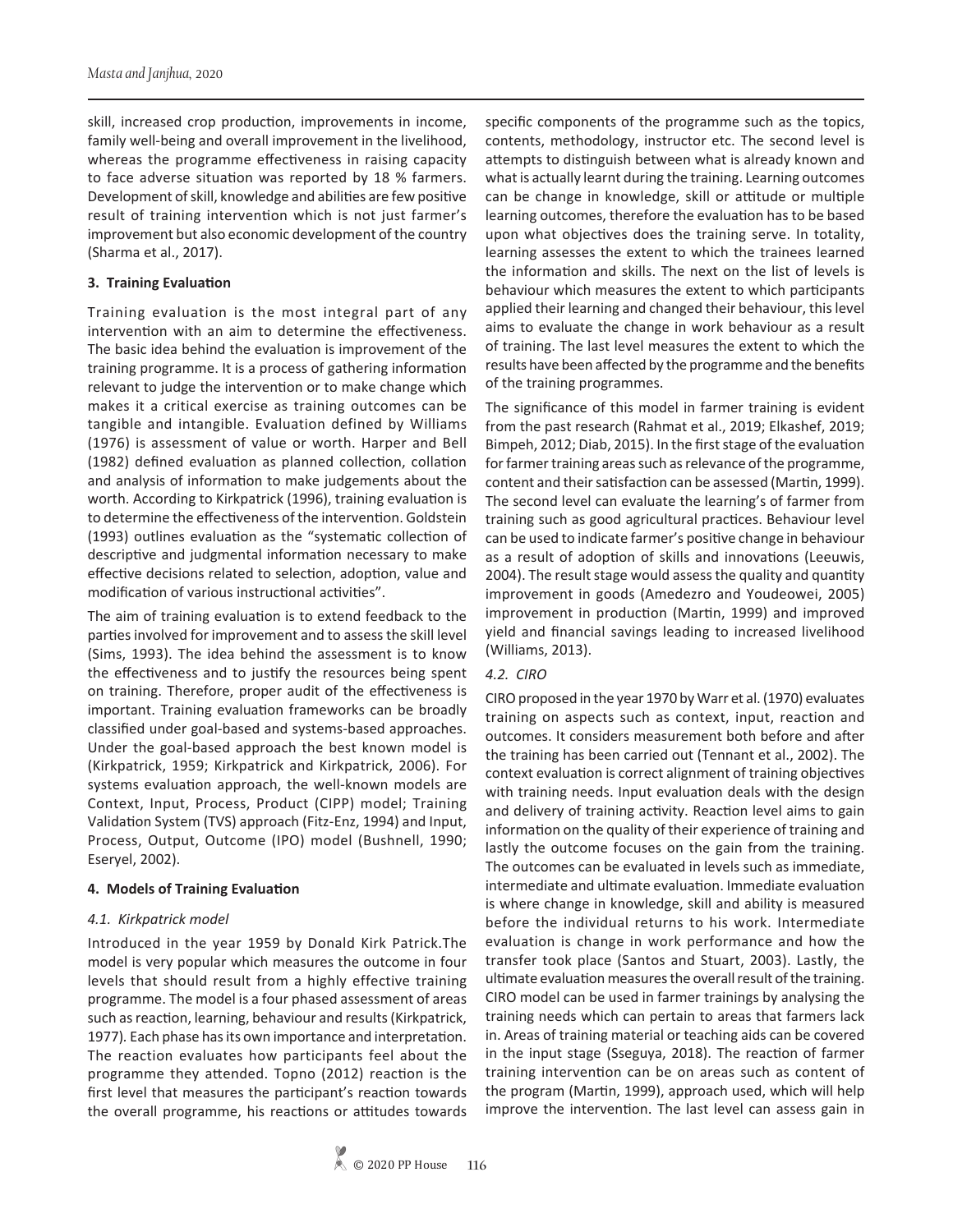knowledge, skill and ability immediately after training, change in performance on farm which would be application phase and ultimate evaluation in terms of productivity and income improvement which takes a longer duration to assess.

# *4.3. Return on investment model*

Phillips (1996) proposed another level to Kirkpatrick's four level of evaluation which was the return on investment produced by training. This model communicates the worth of training in monetary value. It communicates the Kirkpatrick's fourth level data that is the results into monetary values (James and Roffe, 2000). There are various ways of presentation associated to this model but the most usual form is the cost: benefit ratio. This model can be used in a way where the total cost involved in the training can be compared with the monetary benefit farmers had from training. The down side to this evaluation is its difficulty level and expense involved, as the assessment of return on investment can be covered in the Kirkpatrick fourth level 'Result'. The first four levels of the model can be used in case of farmer training but the difficulty lies in the last stage of this model. The assessment under this model can be difficult when the evaluator is dealing with benefits in terms of change in motivational level or change in farmer's attitude.

# *4.4. Training validation system approach (Fitz- Enz, 1994)*

The model consists of four stages of evaluation which are situation, intervention, impact and value. The first stage collects pre-training data to ascertain the current levels of performance within the organisation and define a desirable level of future performance. The second in the process is intervention wherein the reason for existence of gap is identified and to assess whether training is the solution to the problem. The third stage assesses the impact of the intervention. The difference between the pre and post training data is the impact of training. The last stage of evaluation is value which measures difference in quality, productivity, service or sales all of which can be expressed in terms of money. When using this model to evaluate the farmer trainings, agrarians can be pre-tested for their level of knowledge, skill and abilities to determine their training needs. According to Martin (1999) farmer's participation is linked to their training needs. Consequently assessment should be done on whether training would bring about a change that is required. In the third stage farmers can be tested for change after training and compare it with pre training data and lastly value can be measured in terms of results in quality and quantity improvement (Amedezro and Youdeowei, 2005).

### *4.5. Input process output model*

This model was proposed by Bushnell in the year 1990. This model is a comprehensive view on evaluation. The first stage in this model is input which evaluates the system performance indicators such as trainee qualification, availability of materials, appropriateness of training and more. The second stage is the process which assesses the planning, design,

development and delivery of training interventions. The last and the final stage of this model is the output in which gathers data on improvements from the training intervention. This model can be used in farmer training evaluation with ease as similar aspects from each stage have been covered in past farmer trainings such as material or teaching aids (Sseguya, 2018), education of trainee (Khan et al., 2017), transfer design **(**Muthoni and Miiro, 2016), appropriate aid (Williams, 2013), gain in knowledge and skill, increased crop production, improvements in income, family well-being and overall improvement in the livelihood (Sarker, 2009).

# **5. Conclusion**

Training evaluation determines the extent of fulfillment of objectives and identifies scope of improvement. Although there are various models of training evaluation practitioners can resort to, but from the above discussion it is evident that Kirkpatrick model is one of widely accepted and easy to use models. Therefore, it is concluded that Kirkpatrick model of assessment can be used in farmer trainings based on its merits to evaluate, revise and design an intervention which is effective and free from impediments.

# **6. References**

- Amedezro, A., Youdeowei, A., 2005. Non-Formal Education for training in Integrated Production and Pest Management in Farmer Field Schools, Ghana Universities Press, Ghana, 132.
- Baldwin, T.T., Ford, K.J., Blume, B.D., 2009. Transfer of training: An updated review and agenda for future research. International Review of Industrial and Organizational Psychology 24, 41−70.
- Bimpeh, E., 2012. Effects of the MCA-Ghana program framer training on productivity of smallholder maize farmers in the Kwahu east district of Ghana. Available from http:// hdl.handle.net/123456789/4824.
- Bushnell, D.S., 1990. Input, process, output: A model for evaluating training. Training and Development Journal 44, 41−43.
- Chandra, P., Bhattacharjee, T., Bhowmick, B., 2018. Does technology transfer training concern for agriculture output in India? A critical study on a lateritic zone in West Bengal. Journal of Agribusiness in Developing and Emerging Economies 8, 339.
- Dahiya, S., Jha, A., 2011.Review of Training Evaluation. International Journal of Computer Science and Communication 2, 11−16.
- Diab, A.M., 2015. Learning impact of farmer field schools of integrated crop livestock systems in Sinai Peninsula Egypt. Annals of Agricultural Sciences 60, 289−296.
- Elkashef, O.M.S., 2019. Evaluation of extension training program on small-scale poultry and rabbit production projects at Alexandria Governorate, Egypt. Asian Journal of Agricultural Extension, Economics and Sociology